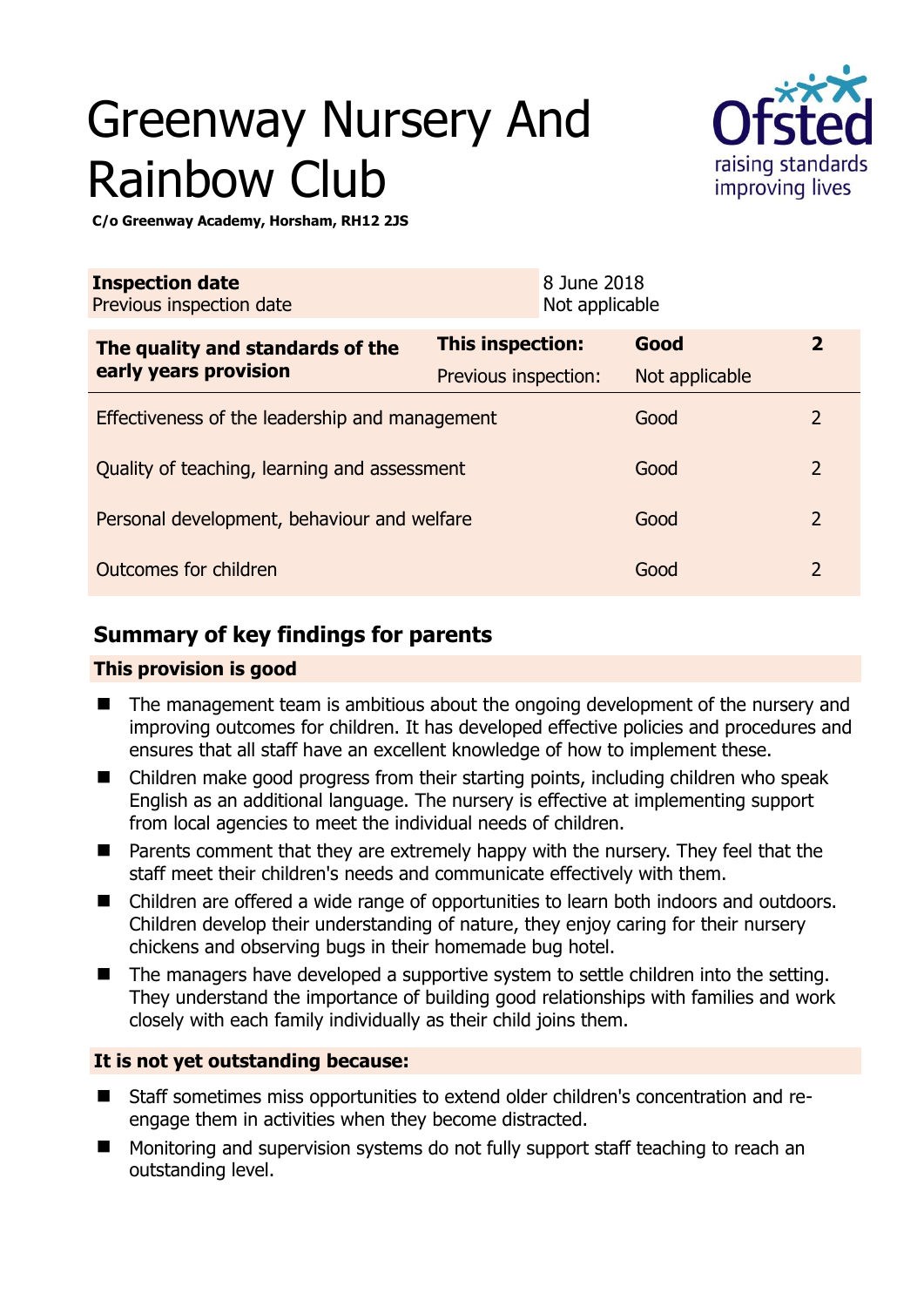## **What the setting needs to do to improve further**

#### **To further improve the quality of the early years provision the provider should:**

- explore and implement a wider range of opportunities to extend older children's concentration skills
- develop the systems for staff supervision and identify opportunities to support staff performance and enhance the quality of teaching and learning for children.

#### **Inspection activities**

- The inspector spoke with parents and took account of their views.
- The inspector completed a joint observation with the nursery manager.
- The inspector spoke to children and staff at appropriate times throughout the inspection.
- The inspector met with the manager and leadership team to look at a range of documentation, including procedures, staff records, self-evaluation, recruitment and training records, and safeguarding procedures.
- $\blacksquare$  The inspector observed the quality of teaching and the impact that this has on children's learning.

**Inspector**  Nicola Edwards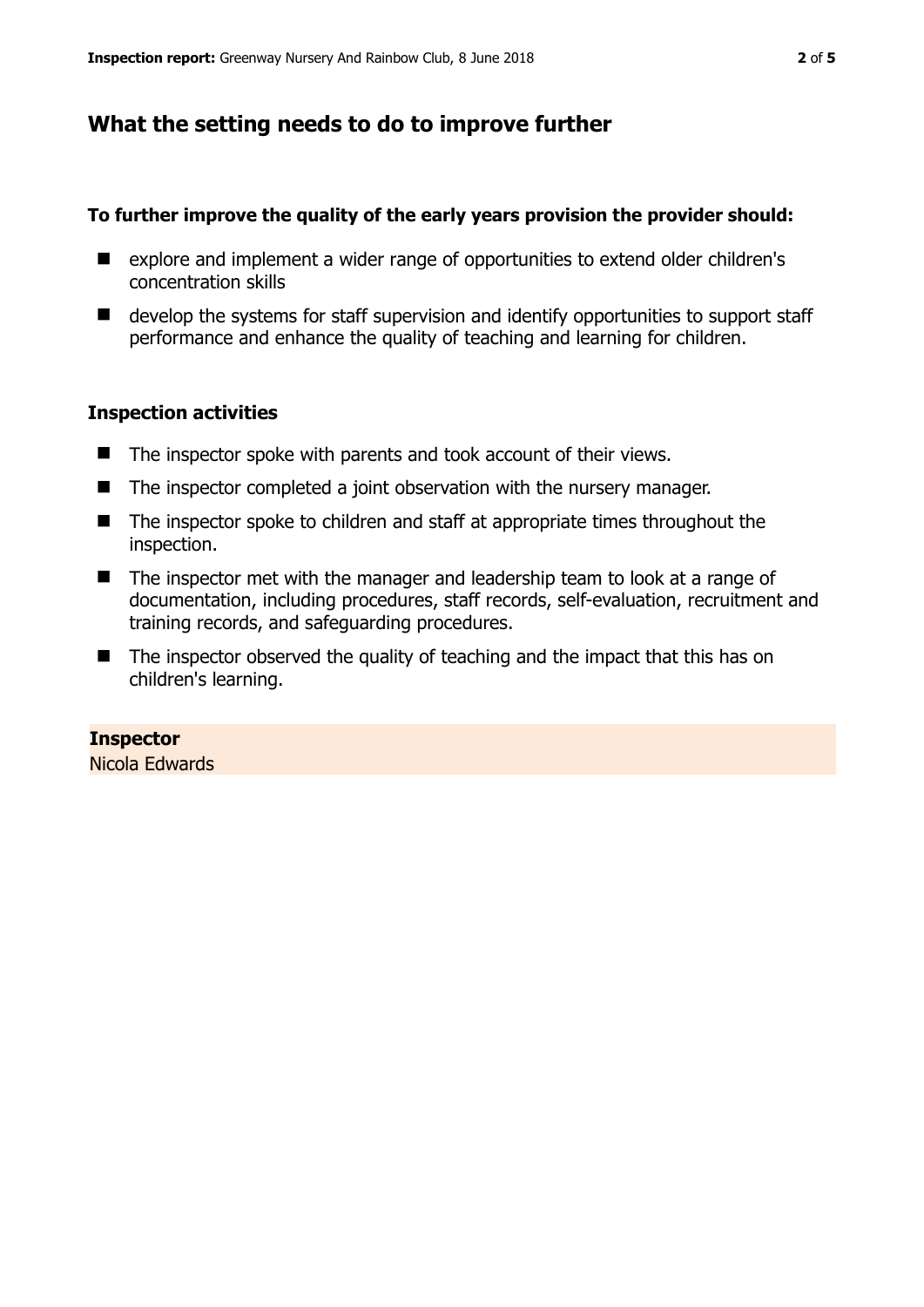## **Inspection findings**

### **Effectiveness of the leadership and management is good**

Safeguarding is effective. All staff know how to ensure that children are safe and their roles and responsibilities to protect children from harm. Managers are excellent role models. The leadership team has developed effective systems for recruitment, which are supported with a thorough induction process. The leadership team is consistent in its selfevaluation. It has developed a clear action plan to develop further its provision and this is regularly reviewed and updated. It understands the importance of ensuring that mandatory staff qualifications are up to date, for example, all staff regularly attend child protection and first-aid training. The managers have developed good partnerships with the local and host schools. Staff work closely with them to ensure that children have smooth and safe transitions between the nursery, school and Rainbow Club.

#### **Quality of teaching, learning and assessment is good**

Staff know the children well. Staff recognise the importance of listening to children's views. For example, Rainbow Club children are offered regular opportunities to develop their base room and be involved in the planning of their activities and resources. Staff regularly observe the children and plan appropriate next steps. They share their observations with parents and offer them an opportunity to contribute to their child's records. There are effective systems in place to identify those children who have delays or concerns, and regular assessments of children's development allow managers to support staff to put strategies in place quickly to help them catch up. Children have excellent physical skills. For instance, they enjoy building obstacle courses before independently balancing on beams and moving through tyres and hoops in the garden. They demonstrate very good coordination and control of their bodies.

#### **Personal development, behaviour and welfare are good**

Children are excited to arrive at the nursery and greet their friends. Staff complete regular risk assessments and ensure that appropriate measures are taken to reduce risks. Children are encouraged to be independent, for example, older children listen carefully and behave exceptionally well as they walk together to school. Younger children help to solve problems as they use watering cans to pour water into the steps of the water wall in the garden. Children enjoy learning about how to be healthy and are eager to help to cut up fruit for snack time. They name the fruits, discuss their colours and explore how juicy different fruits are. The setting has developed a wide range of opportunities for children to learn about their local community. For instance, children enjoy visits from the local farmer who visited with some sheep to help children to learn about caring for animals, and the police officers who talk about keeping safe.

## **Outcomes for children are good**

Children are confident and independent. They develop the key skills they need to prepare them for school. Staff are committed to providing additional activities to support children in their next steps, for example, children are offered regular opportunities to practise independently changing into their sports kits for their physical activity sessions.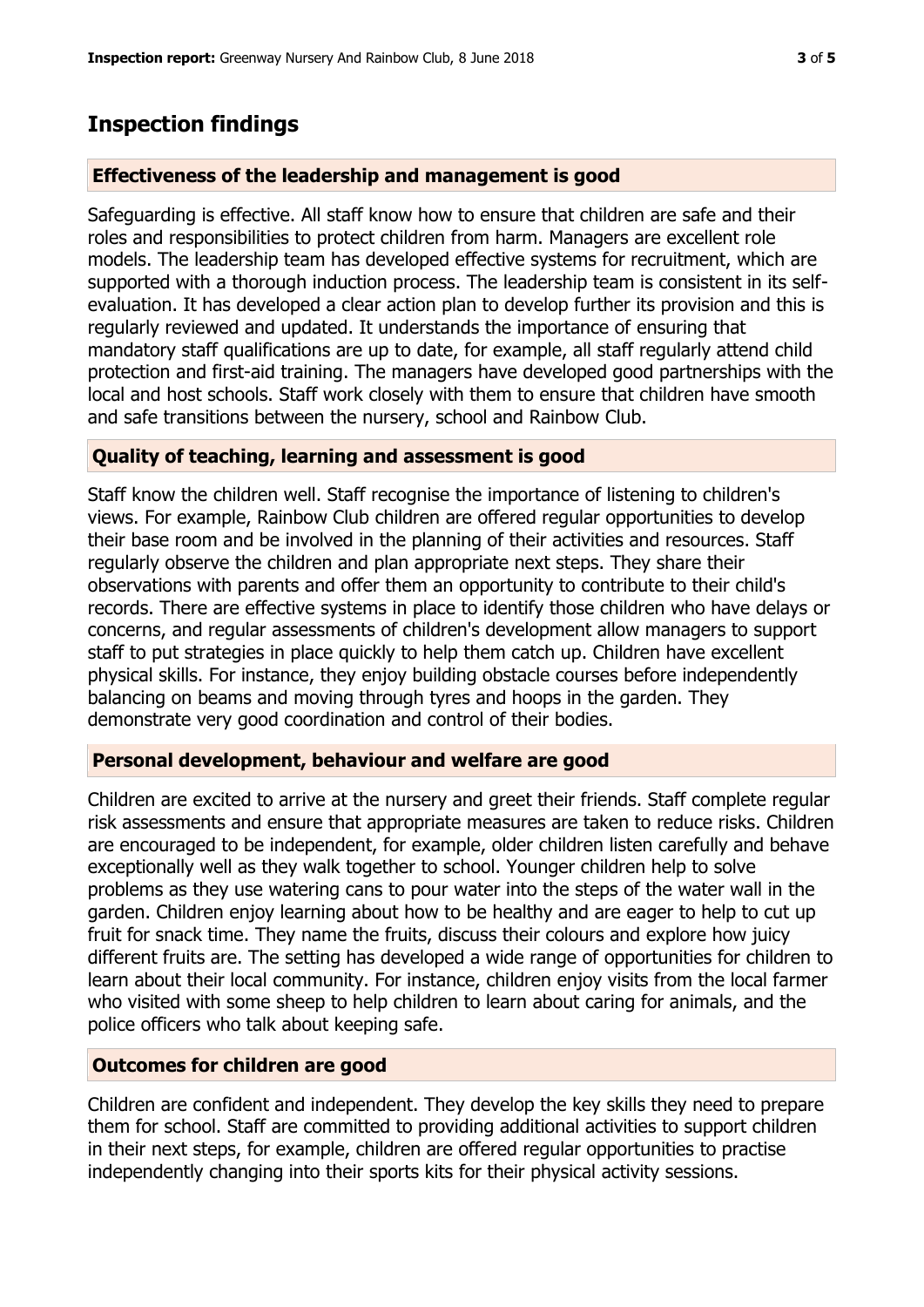## **Setting details**

| Unique reference number                             | EY547561                                                                             |  |
|-----------------------------------------------------|--------------------------------------------------------------------------------------|--|
| <b>Local authority</b>                              | <b>West Sussex</b>                                                                   |  |
| <b>Inspection number</b>                            | 1108490                                                                              |  |
| <b>Type of provision</b>                            | Sessional provision                                                                  |  |
| Day care type                                       | Childcare - Non-Domestic                                                             |  |
| <b>Registers</b>                                    | Early Years Register, Compulsory Childcare<br>Register, Voluntary Childcare Register |  |
| Age range of children                               | $2 - 11$                                                                             |  |
| <b>Total number of places</b>                       | 60                                                                                   |  |
| Number of children on roll                          | 205                                                                                  |  |
| Name of registered person                           | <b>Gnrc Limited</b>                                                                  |  |
| <b>Registered person unique</b><br>reference number | RP547560                                                                             |  |
| Date of previous inspection                         | Not applicable                                                                       |  |
| <b>Telephone number</b>                             | 01403 282991                                                                         |  |

Greenway Nursery And Rainbow Club registered in 2017. The nursery opens Monday to Friday during school term times only, from 9am until 3.30pm. The Rainbow Club operates Monday to Friday from 7.30am until 8.45am and 3.15pm until 6pm. In addition, the Rainbow Club offers ten weeks' holiday provision, Monday to Friday from 8.00am until 6pm. There are 15 members of staff, 11 of whom hold an appropriate early years qualification.

This inspection was carried out by Ofsted under sections 49 and 50 of the Childcare Act 2006 on the quality and standards of provision that is registered on the Early Years Register. The registered person must ensure that this provision complies with the statutory framework for children's learning, development and care, known as the early years foundation stage.

Any complaints about the inspection or the report should be made following the procedures set out in the guidance 'Complaints procedure: raising concerns and making complaints about Ofsted', which is available from Ofsted's website: www.gov.uk/government/organisations/ofsted. If you would like Ofsted to send you a copy of the guidance, please telephone 0300 123 4234, or email enquiries@ofsted.gov.uk.